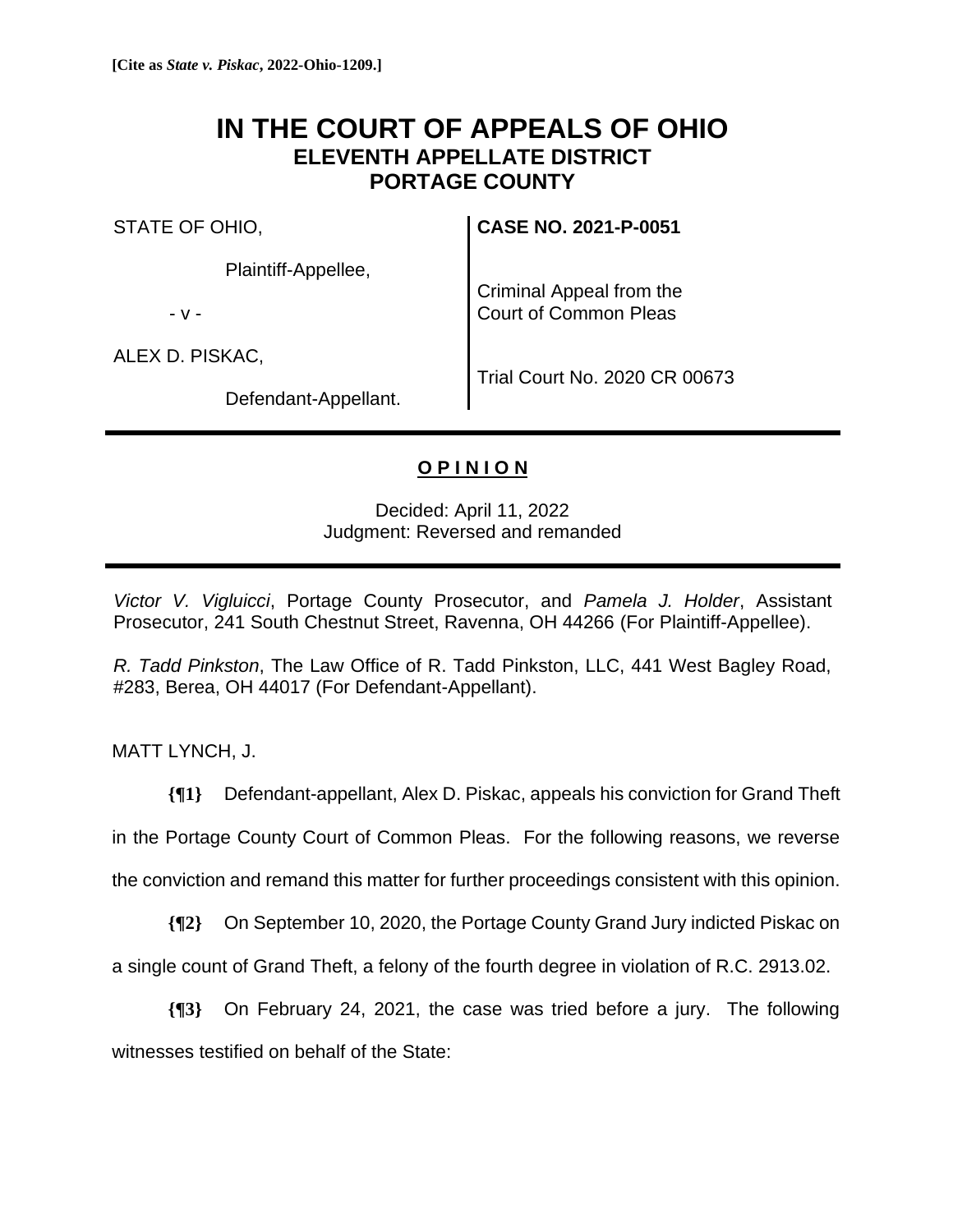**{¶4}** Deputy Jonathan Lavrich of the Portage County Sheriff's Office testified that, on September 1, 2020, at about 8:47 a.m., he was dispatched to the residence of Paulette Piskac in Palmyra Township in response to a report of the theft of a 2004 Jeep Liberty. Upon arriving, he learned that her son, Piskac, had the vehicle and was returning it to an Econo Lodge in Brimfield where Piskac's brother, Michael, was staying. Deputy Lavrich left for the motel and arrived at about a quarter to noon. He observed the Jeep arrive after a few minutes.

**{¶5}** Deputy Lavrich spoke to Piskac and advised him that the vehicle had been reported stolen. Piskac denied stealing the vehicle and told Lavrich that he was given permission to borrow the vehicle but was late in returning it.

**{¶6}** Paulette Piskac testified that, on the date in question, she lived with Edward Powers, the owner of the Jeep, and Piskac. On the evening of August 31, she went to bed at about ten o'clock. She awoke the following morning at about seven o'clock. She noticed that Piskac was not at home and that Powers' Jeep was missing. Piskac had previously taken her vehicle without permission to go fishing. She called Piskac but he did not answer. She then drove around to local fishing spots but did not find him. She then contacted the police and Michael.

**{¶7}** Edward Powers testified that, on the evening of August 31, he arrived home at about eleven thirty, left his keys on the key rack, and went to sleep. He awoke before eight thirty the next morning and learned that his keys and the Jeep were missing. He did not give anyone permission to use his vehicle. He went to the Econo Lodge to recover his vehicle. He noted that his work tools were still in the vehicle but that the back window was down and would not go back up because of a "bad regulator."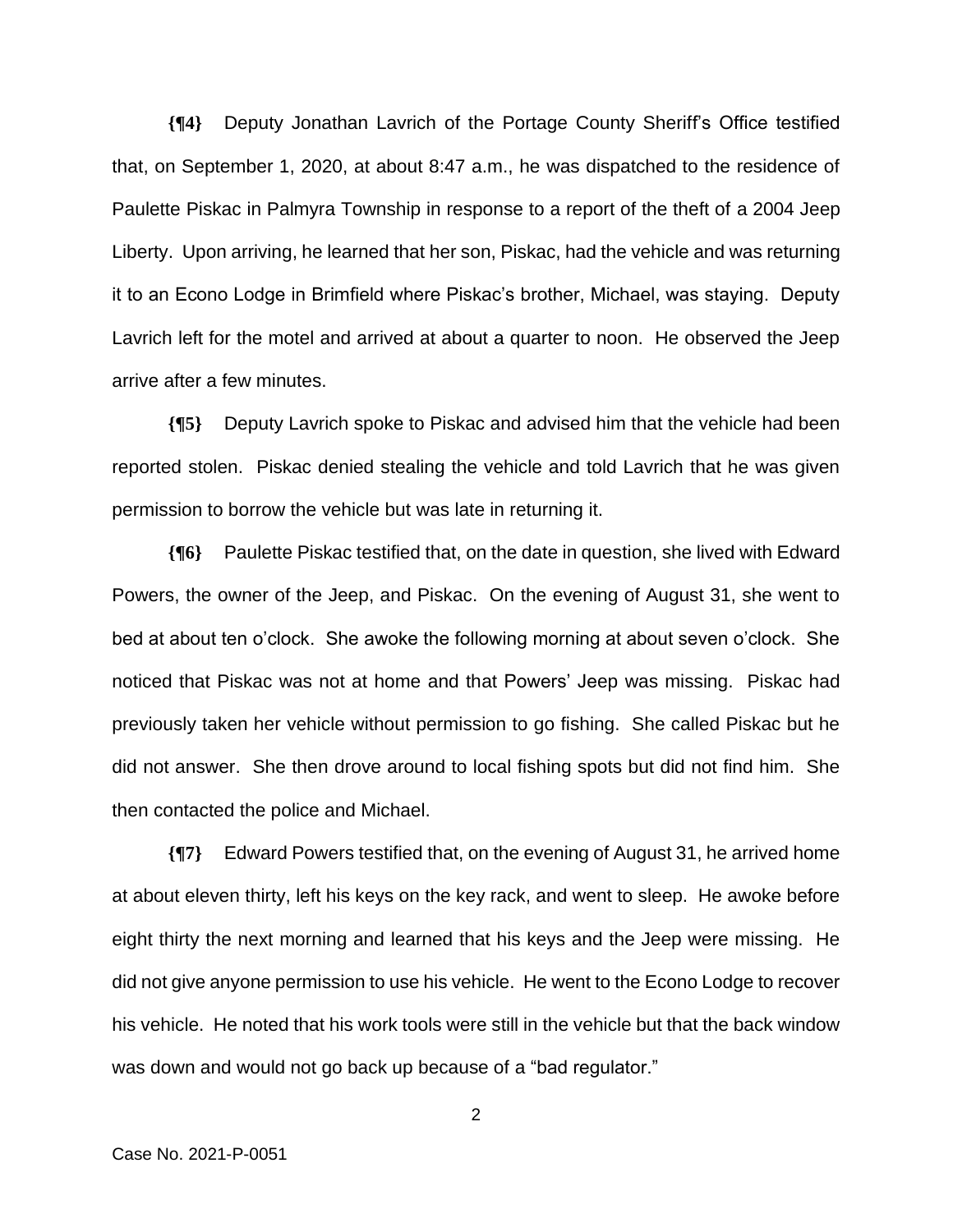**{¶8}** The jury found Piskac guilty of Grand Theft. Following a sentencing hearing, Piskac was sentenced to 200 days in jail followed by a period of 12 months of supervision by the Portage County Adult Probation Department in the Intensive Supervision Program and 48 months under the General Division of Adult Probation. Piskac's sentence was memorialized in an April 12, 2021 Order and Journal Entry.

**{¶9}** On May 10, 2021, Piskac filed a Notice of Appeal. On appeal, Piskac raises

the following assignments of error:

[1.] The trial court erred to the prejudice of Mr. Piskac when it denied his Motion for Acquittal under Crim.R. 29(A) as the State presented insufficient evidence to convict him of Grand Theft.

[2.] The trial court erred to the prejudice of Mr. Piskac when it returned a verdict of true against the manifest weight of the evidence.

[3.] The trial court committed plain error when it failed to provide the jury with instruction sua sponte as to the lesser included offense of Unauthorized Use.

[4.] Mr. Piskac was deprived of his right to the effective assistance of counsel guaranteed by the Sixth and Fourteenth Amendments to the United States Constitution and Section Ten, Article I of the Ohio Constitution.

**{¶10}** Under the first assignment of error, Piskac challenges the sufficiency of the

evidence. We find this argument to have merit and to be dispositive of the appeal.

**{¶11}** "A claim challenging the sufficiency of the evidence invokes a due-process

concern and raises the question whether the evidence is legally sufficient to support the

jury verdict as a matter of law." *State v. Clinton*, 153 Ohio St.3d 422, 2017-Ohio-9423,

108 N.E.3d 1, ¶ 165; Crim.R. 29(A) ("[t]he court \* \* \* shall order the entry of a judgment

of acquittal \* \* \* if the evidence is insufficient to sustain a conviction").

An appellate court's function when reviewing the sufficiency of the evidence to support a criminal conviction is to examine the evidence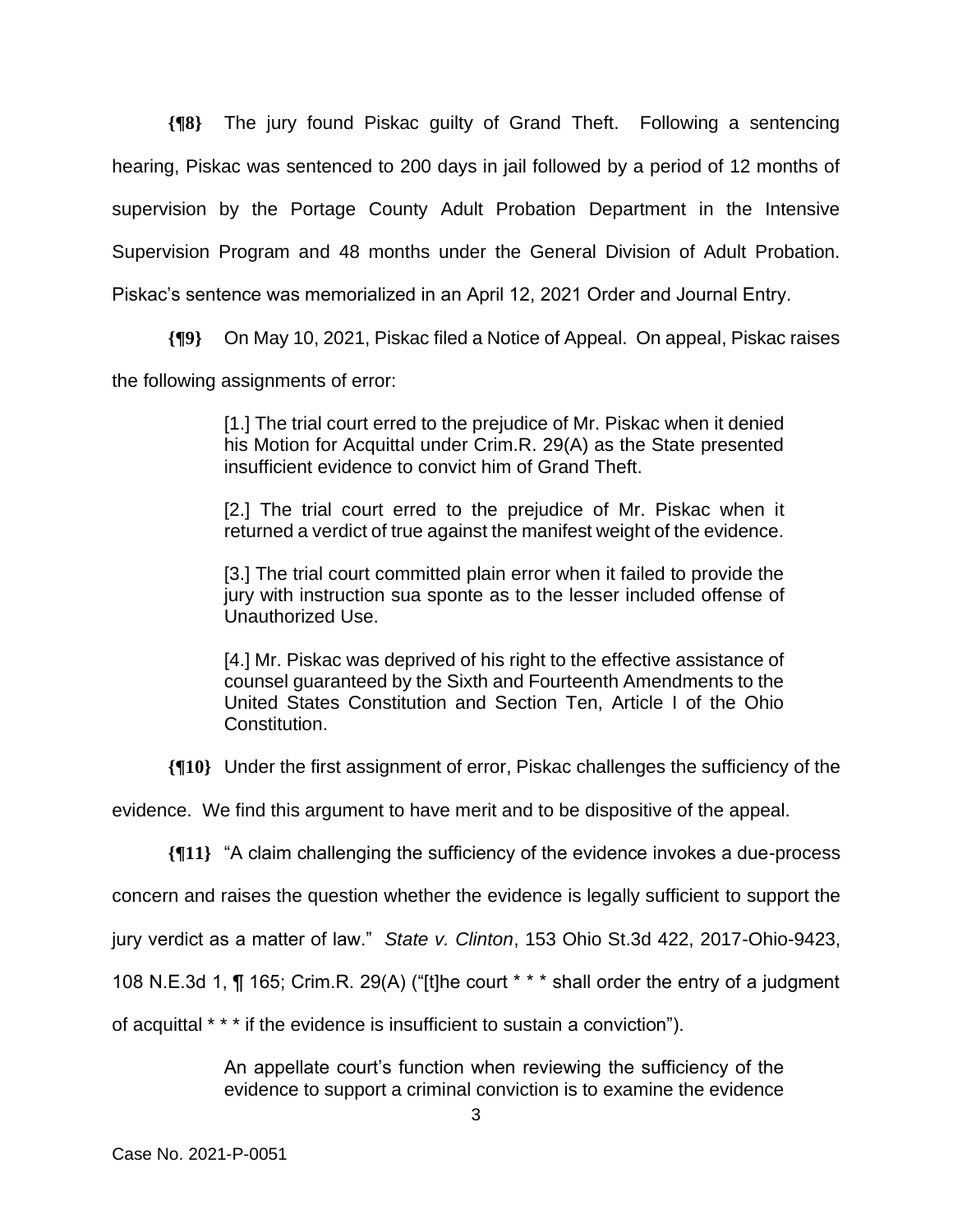admitted at trial to determine whether such evidence, if believed, would convince the average mind of the defendant's guilt beyond a reasonable doubt. The relevant inquiry is whether, after viewing the evidence in a light most favorable to the prosecution, any rational trier of fact could have found the essential elements of the crime proven beyond a reasonable doubt.

*State v. Jenks*, 61 Ohio St.3d 259, 574 N.E.2d 492 (1991), paragraph two of the syllabus, following *Jackson v. Virginia*, 443 U.S. 307, 99 S.Ct. 2781, 61 L.Ed.2d 560 (1979). "Evaluation of the witnesses' credibility is not relevant to a sufficiency analysis." *State v. Beasley*, 153 Ohio St.3d 497, 2018-Ohio-493, 108 N.E.3d 1028, ¶ 207.

**{¶12}** In order to convict Piskac of Grand Theft, the State had to prove, beyond a reasonable doubt, that he, with purpose to deprive Powers of his motor vehicle, knowingly obtained or exerted control over the vehicle without Powers' consent. R.C. 2913.02(A)(1) and (B)(5). For present purposes, "'[d]eprive' means to \* \* \* [w]ithhold property of another permanently, or for a period that appropriates a substantial portion of its value or use." R.C. 2913.01(C)(1). The only element of Grand Theft in dispute in the present case is whether Piskac purposed to permanently deprive Powers of the vehicle.

**{¶13}** The State notes the following as circumstantial evidence that Piskac purposed to deprive (as defined by the statute) Powers of the vehicle: "the vehicle was taken in secret, to an unknown location, and for an unspecified period of time." Brief of the State at 7 (so also the following quotations). In the present case, such evidence is not probative of Piskac's intentions. Although Piskac took the vehicle in secret, he did nothing to conceal the fact that he took the vehicle. His mother readily deduced from the absence of Piskac and the vehicle from the home that Piskac had taken the vehicle. While Piskac's destination may have been unknown, the vehicle was recovered from a prearranged location within twelve hours of its disappearance.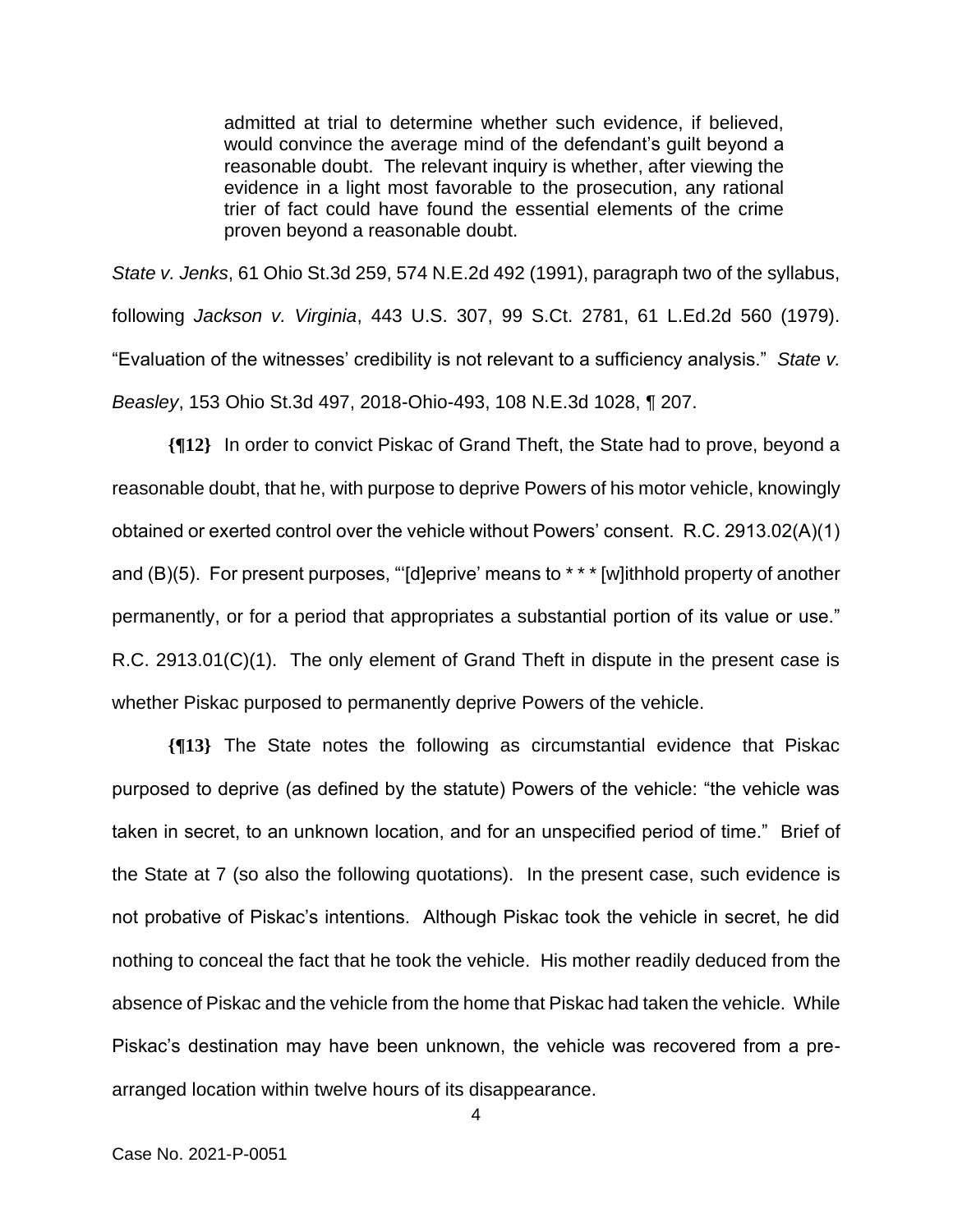**{¶14}** "[Piskac] used up a quantity of gas that belonged to [Powers] without compensation for that gas upon return of the vehicle, the back window of the Jeep was broken in a permanently down position due to [Piskac's] use." That Piskac used gas that did not belong to him is irrelevant. With respect to the window, Powers testified it was not Piskac's fault.

**{¶15}** "There is nothing in the past relationship between [Piskac] and [Powers] \* \* \* to indicate [Piskac's] intention of unauthorized use and return of [Powers'] vehicle [sic]." The absence of evidence as to Piskac's intentions in taking the vehicle does not permit an inference that he intended to deprive Powers of its use. The burden was on the State to introduce evidence from which the intent to deprive could be inferred.

**{¶16}** "[Powers] does not appear to have a close relationship with Paulette's son [Piskac], he does not even have [Piskac's] phone number." Again, these facts are irrelevant with respect to Piskac's intentions. Piskac, Powers and Paulette were residing together when the vehicle was taken so that it would be obvious who took the vehicle.

**{¶17}** "Without the sheriff[']s intervention \* \* \* [Powers'] Jeep might still be in some undisclosed location today." This statement is not supported by the evidence. According to Deputy Lavrich's testimony, by the time he spoke with Michael by phone from Paulette's home, the return of the vehicle had already been arranged. While Paulette did send Piskac a text message threatening to call the police if he did not get in touch with her, there is nothing in the record indicating that this threat had any influence upon Piskac's conduct.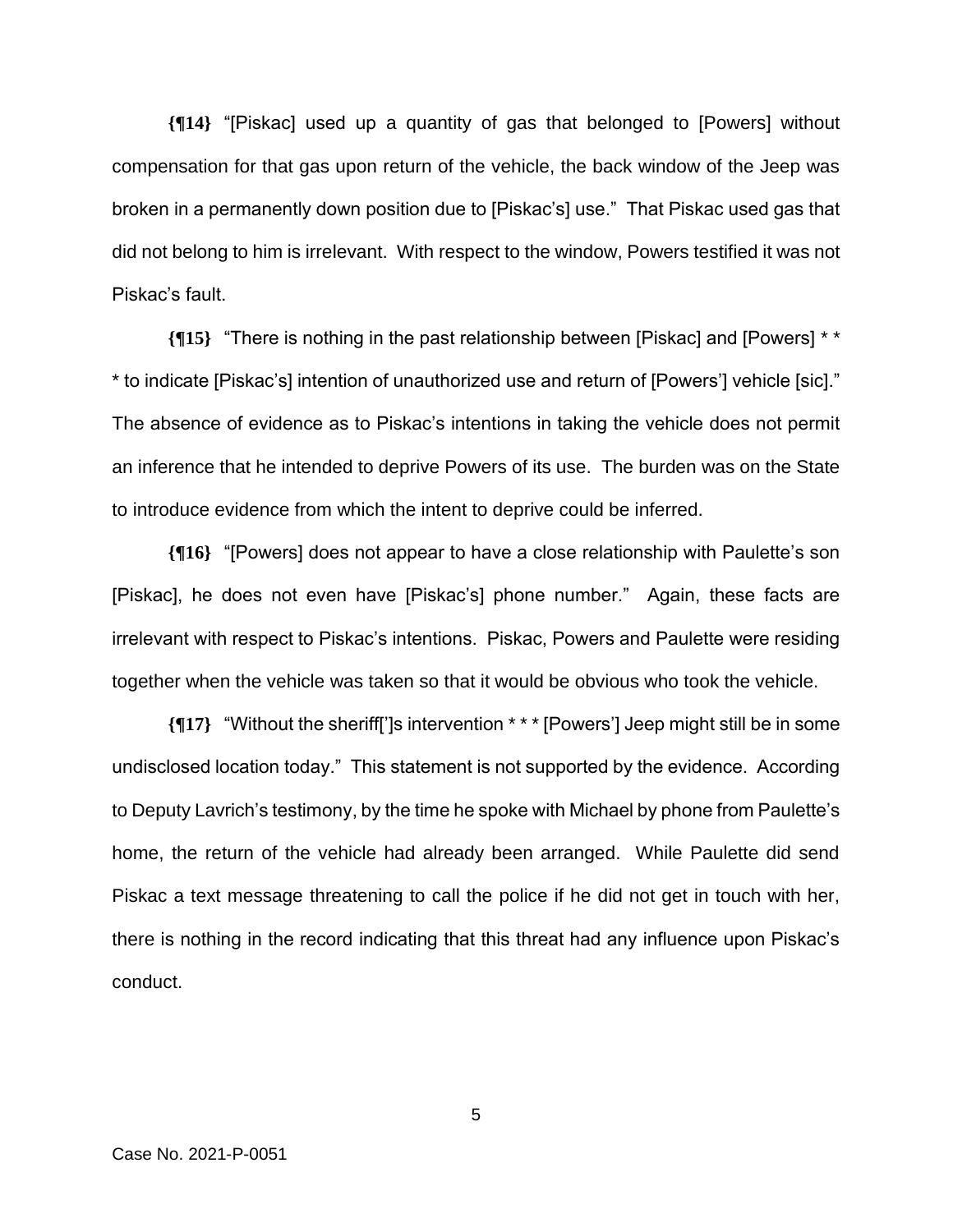**{¶18}** The State points to nothing in the record from which it could be reasonably inferred that it was Piskac's purpose to withhold the vehicle permanently or for a period of time sufficient to appropriate a substantial portion of its value or use.

**{¶19}** Piskac cites several cases illustrating situations in which it was found that there was insufficient evidence of an intent to deprive. In *State v. Boyce*, 33 Ohio App.3d 295, 515 N.E.2d 982 (8th Dist.1986)<sup>1</sup>, Boyce took a vehicle from a friend, Bates, without the owner's consent (the vehicle had been leased and was in Bates' possession). Boyce was found sleeping in the vehicle two days later. The court of appeals noted: "the fact [Boyce] was a longtime friend of Bates and in the habit of borrowing his car, coupled with the fact that [Boyce] allowed himself to be seen with the car in all his usual hangouts, creates serious doubt the car was taken with the intent to dispose of or withhold it permanently or for such period as to appropriate a substantial portion of its value or use." *Id.* at 297.

**{¶20}** In *State v Sorrell*, 4th Dist. Highland No. 767, 1991 WL 238194, Sorrell took a van belonging to a woman (Rains) with whom he had a long-term relationship ostensibly for a "business trip." Sorrel had used Rains' van on prior occasions, both with and without her permission. He was arrested with the van in another county. In reversing the theft conviction, the court of appeals noted that "the fact that appellant did not have permission to use the van and/or should have known that he had no such permission, is not indicative of what he intended to do with the van once he took it." *Id.* at \*3.

<sup>1.</sup> Although this case involves Receiving Stolen Property, the purpose to deprive another of property is the same.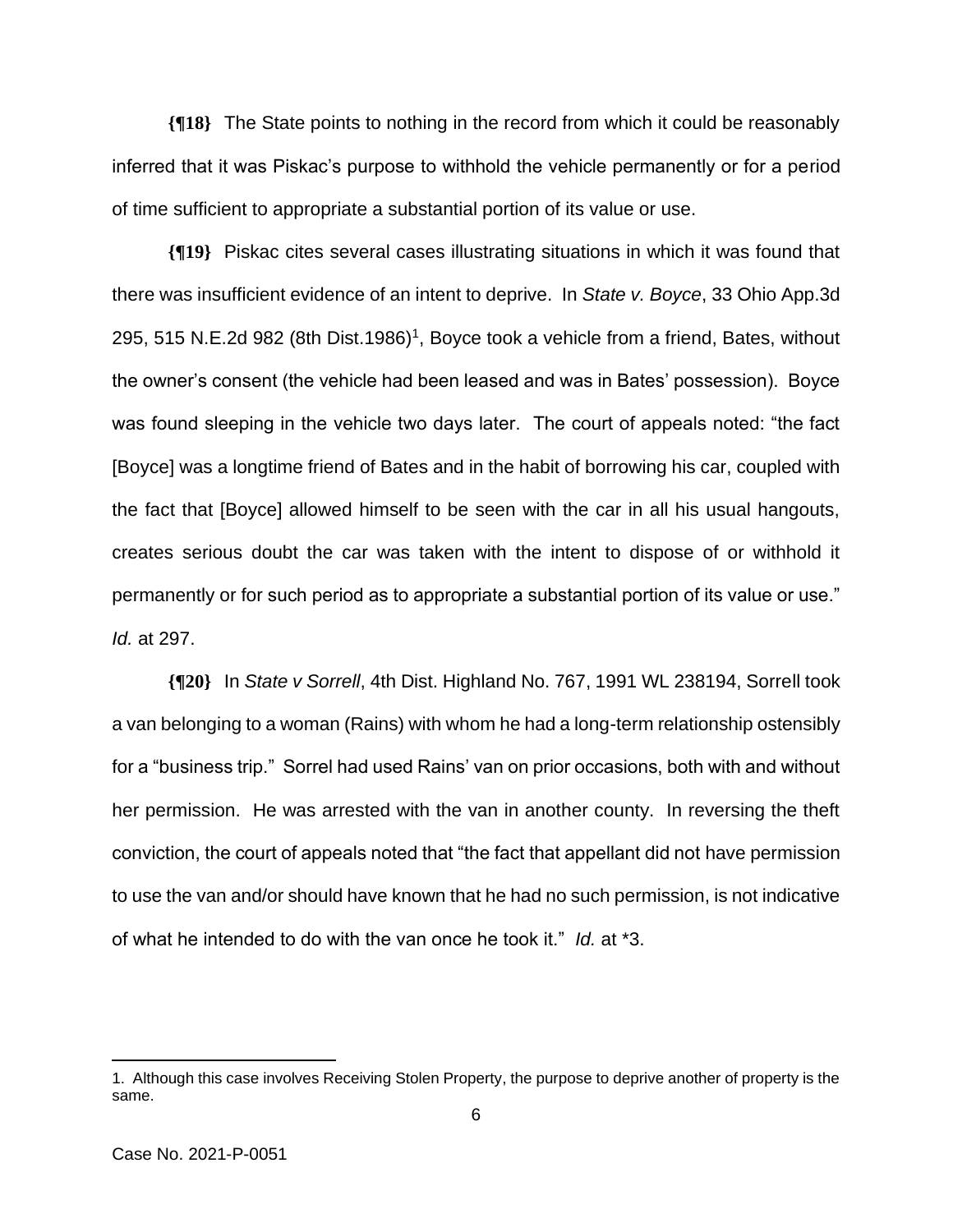**{¶21}** In *State v. Davis*, 1st Dist. Hamilton No. C-040411, 2006-Ohio-4599, Davis had taken a vehicle belonging to a family member from a party to purchase alcohol and drove into a tree returning to the party. The court of appeals held "that the evidence was insufficient to show that Davis had the purpose to 'deprive' the owners of the van within the meaning of R.C. 2913.01(C)(1)." *Id.* at ¶ 12.

**{¶22}** In the present case, as in the preceding cases, Piskac was known by and had a relationship with the person from whom the vehicle was taken. As noted above, nothing in the record suggests that he tried to conceal the fact that he took the vehicle. When contacted by a family member, he arranged to return the vehicle and did so within a few hours. In the absence of any countervailing evidence probative of a purpose to deprive Powers of the vehicle, the evidence in this case is insufficient to sustain a conviction for Grand Theft.

**{¶23}** The first assignment of error is with merit.

**{¶24}** In the second assignment of error, Piskac argues the verdict is against the manifest weight of the evidence. By virtue of the fact that there was insufficient evidence to sustain the conviction with respect to purpose, the conviction is necessarily against the manifest weight of the evidence. *State v. Short*, 2017-Ohio-7200, 144 N.E.3d 1037, ¶ 22 (2d Dist.) ("[w]here there is insufficient evidence to support a conviction, it will also necessarily be against the manifest weight of the evidence").

**{¶25}** The second assignment of error is with merit.

**{¶26}** In the third assignment of error, Piskac contends he was entitled to a jury instruction on the lesser-included offense of Unauthorized Use of a Motor Vehicle and, in the fourth assignment, that he received ineffective assistance of counsel based largely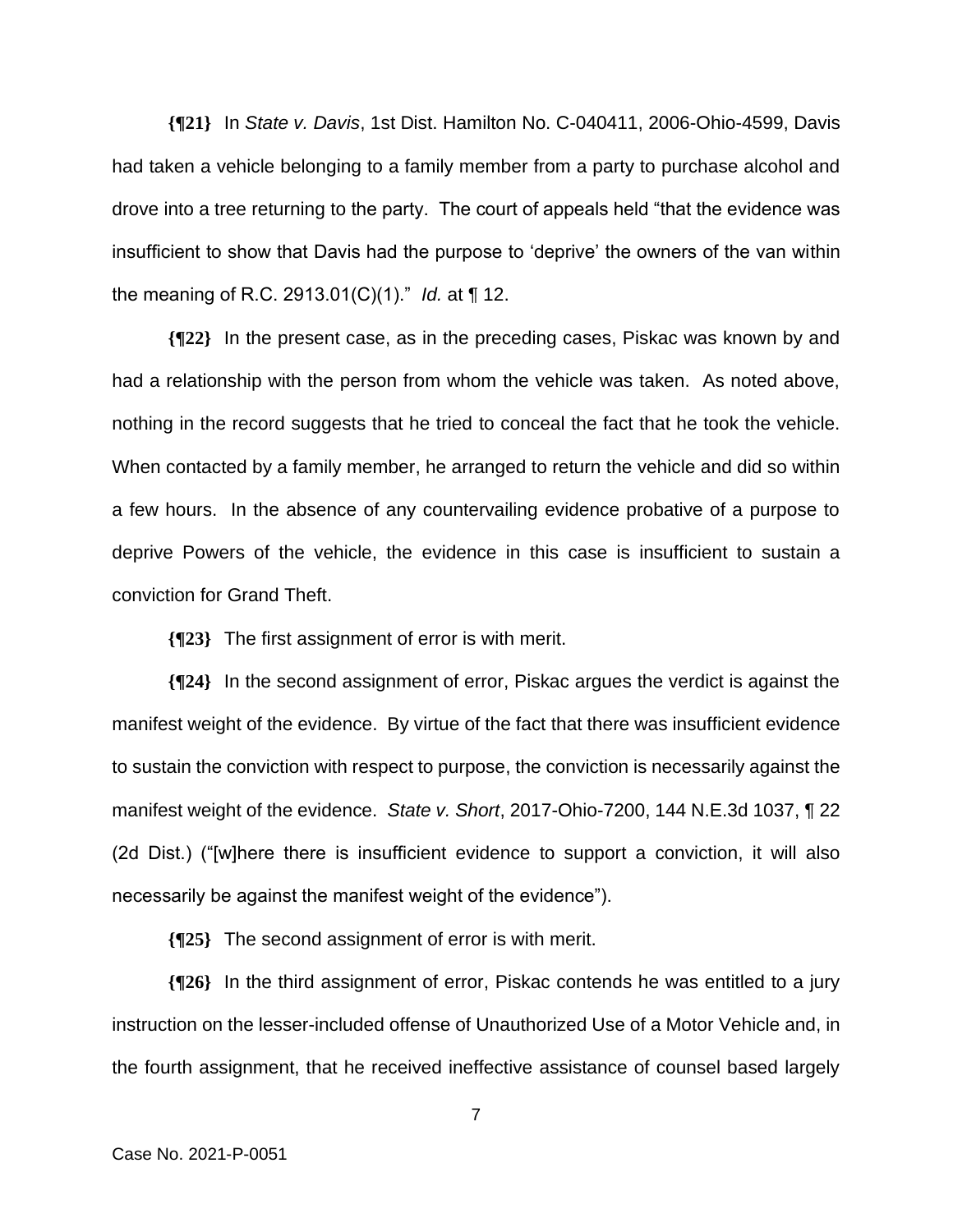on counsel's failure to request a jury instruction on Unauthorized Use. These assignments of error are rendered moot by our resolution of the first assignment of error.

**{¶27}** This court has recognized: "There is no doubt that the unauthorized use of a motor vehicle [R.C. 2913.03] is a lesser included offense of grand theft of a motor vehicle since the common elements to both offenses are (a) knowing use (b) of a motor vehicle (c) without consent. A fourth element, that of intent to deprive, is found only in the greater offense of grand theft of a motor vehicle." *State v. Meeks*, 11th Dist. Lake No. 2007-L-057, 2007-Ohio-6559, ¶ 29; R.C. 2913.03(A) ("[n]o person shall knowingly use or operate \* \* \* [a] motor vehicle \* \* \* without the consent of the owner"). In the present case, the evidence supported a conviction for Unauthorized Use of a Motor Vehicle, a fact not disputed by either trial or appellate counsel.

**{¶28}** When the evidence is insufficient to support a conviction for the indicted offense but sufficient to support a conviction for a lesser-included offense, the court of appeals may modify the verdict accordingly, even where the jury was not given an instruction on the lesser offense. *State v. Blenman*, 2021-Ohio-3076, 177 N.E.3d 1039, ¶ 25 (11th Dist.) ("even though a jury instruction was not given upon the lesser included offense \* \* \*, [appellant] is not prejudiced by entry of a conviction for that offense because the jury was instructed upon and considered all of the elements of the lesser included offense \* \* \* and found that those elements were proved beyond a reasonable doubt"); *State v. Petit*, 12th Dist. Madison No. CA2016-01-005, 2017-Ohio-633, ¶ 29 ("Ohio appellate courts have routinely ordered entry of a conviction for a lesser included offense in [such] circumstances"); *Davis*, 2006-Ohio-4599, at ¶ 13 ("[w]hen the evidence shows